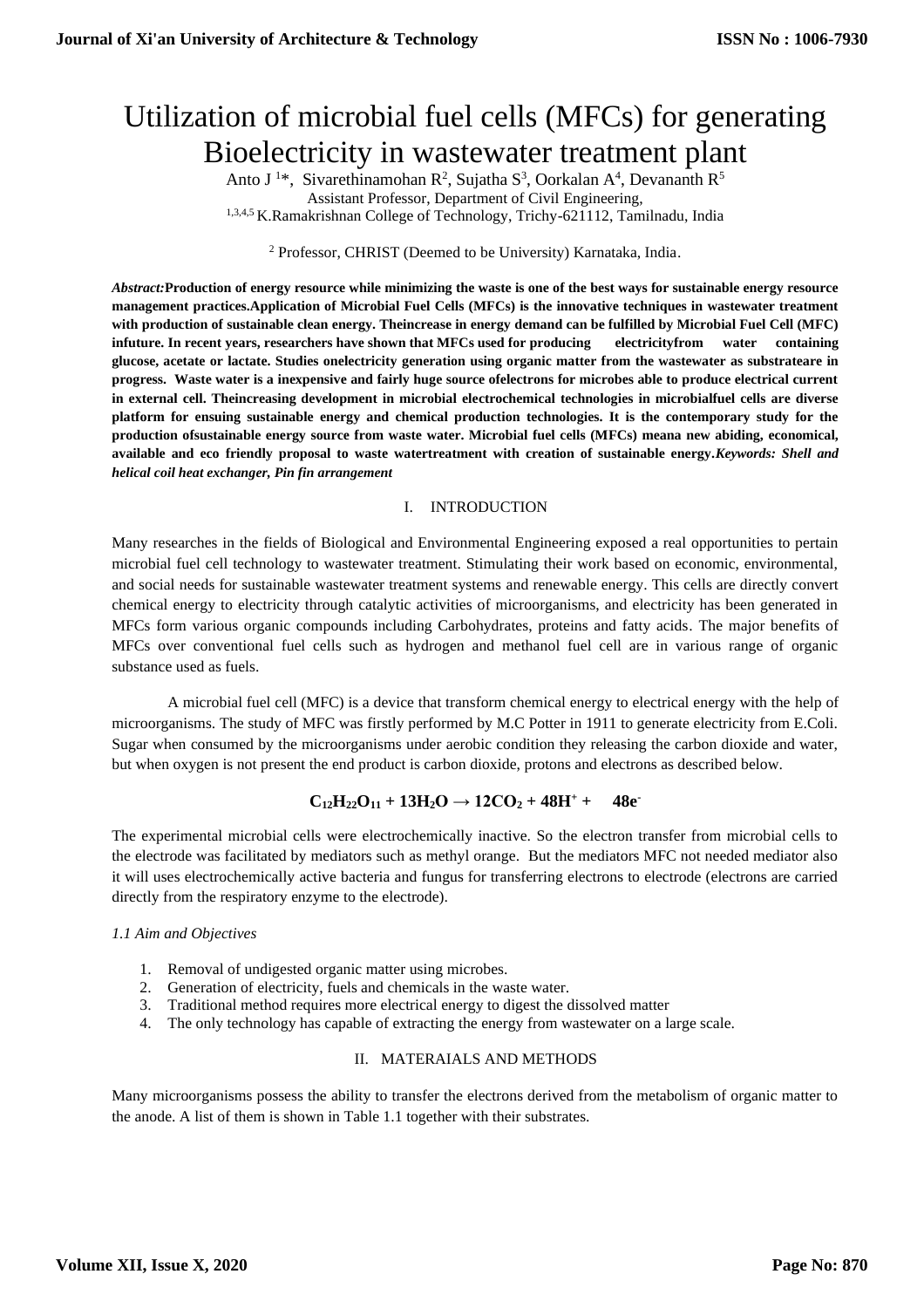| <b>Items</b>           | <b>Materials</b>                                          |  |
|------------------------|-----------------------------------------------------------|--|
| Anode                  | Graphite plate, Graphite felt, carbon paper, carbon cloth |  |
| Cathode                | Graphite plate, Graphite felt, carbon paper, carbon cloth |  |
| Anodic chamber         | Acrylic sheet                                             |  |
| Cathodic chamber       | Acrylic sheet                                             |  |
| Proton exchange system | Nafion membrane                                           |  |

# Table.1 List of materials used

#### *2.1 Collection of wastewater*

Dairy waste waters are generally having higher organic content. If it is discharged without proper treatment severely pollute receiving water bodies and cause serious environmental problems. The sample is collected from the dairy factory which is located at oddanchatram.



Figure.1. Dairy Wastewater

# *2.1.1 MFC Chamber*

An MFC chamber is a two chambered rectangular shape made from acrylic sheet with elastic tape. Dimensions are  $(18*10.5*10.5*$  cm) with a total volume 1500 ml and working volume of 750 ml from one side.

# *2.1.2 Electrodes*

Electrode is the conducting materials which perform in transfer of electron from anode chamber causing useful flow of electron. According to surface area and type material performance of electrode varies(5).

In MFC, the substrate is oxidized at the anode cause generation of carbon dioxide, protons and electrons, which are transferred to the electrode. Microorganisms act as the biocatalysts in an analogy to chemical fuel cell.

#### *2.1.3 Electrode materials*

The electrodes are designed based on the size of the MFC chamber these electrodes are located inside the chamber both anode and cathode. MFC anode material are made from Graphite felt and cathode material are made from Graphite flat plate .Graphite felt is the most stable from of a carbon under standard condition. Graphite is an electric conductor. It can conduct electricity with the plane of layers. Electrolyte solution used in MFCs Potassium sulphate, Potassium dihydrogen phosphate, Potassium permanganate.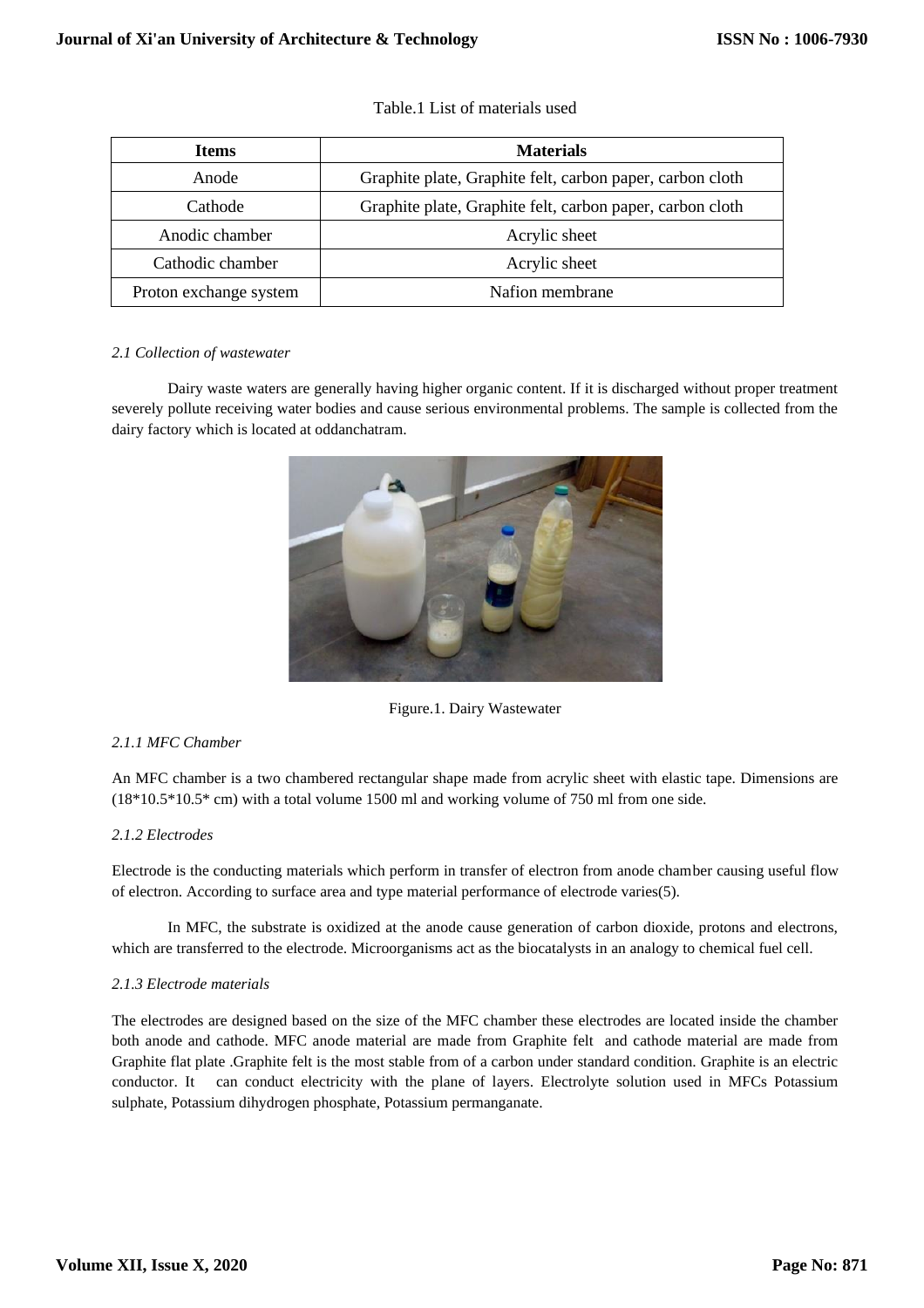

Figure.2. Electrode Material

# *2.1.4 Proton exchange membrane*

Proton exchange membrane named as the polymer electrolyte membrane fuel cell being made for transporting the stationary fuel cell applications and portable fuel cell applications. It is a semi permeable membrane formed from ionomers and assigned to conduct protons when act as an electronic insulator and reactant barrier, e.g. oxygen and hydrogen gas. PEMs are primarily characterized by proton conductivity, methanol permeability and thermal stability.

# *2.1.5 Multimeter*

The device is measurement of current in the electrical circuit. Current (I) measurements are recorded using a Digital Multimeter during standardization of MFC with anaerobically digested wastewater by connecting with external circuit.

### *2.2 Working process MFC*

The MFC for wastewater treatment is made to create a non mixed culture of microbes in the anode chamber. These MFCs conduct (treat) organic substrates (in wastewater) through oxidation reduction reactions and conduct electrons through an electric circuit for the production of electric power. The oxidation reactions occur in the anode compartment where bacteria metabolize organic substrates to generate energy for cell maintenance and biomass synthesis. Bacteria, which are capable of extracellular electron transfer (called elec-tricigens), can respire with the solid electrode, while conserving energy by oxidizing organic molecules, such as acetate, completely to carbon dioxide.



Figure.3. Working of MFC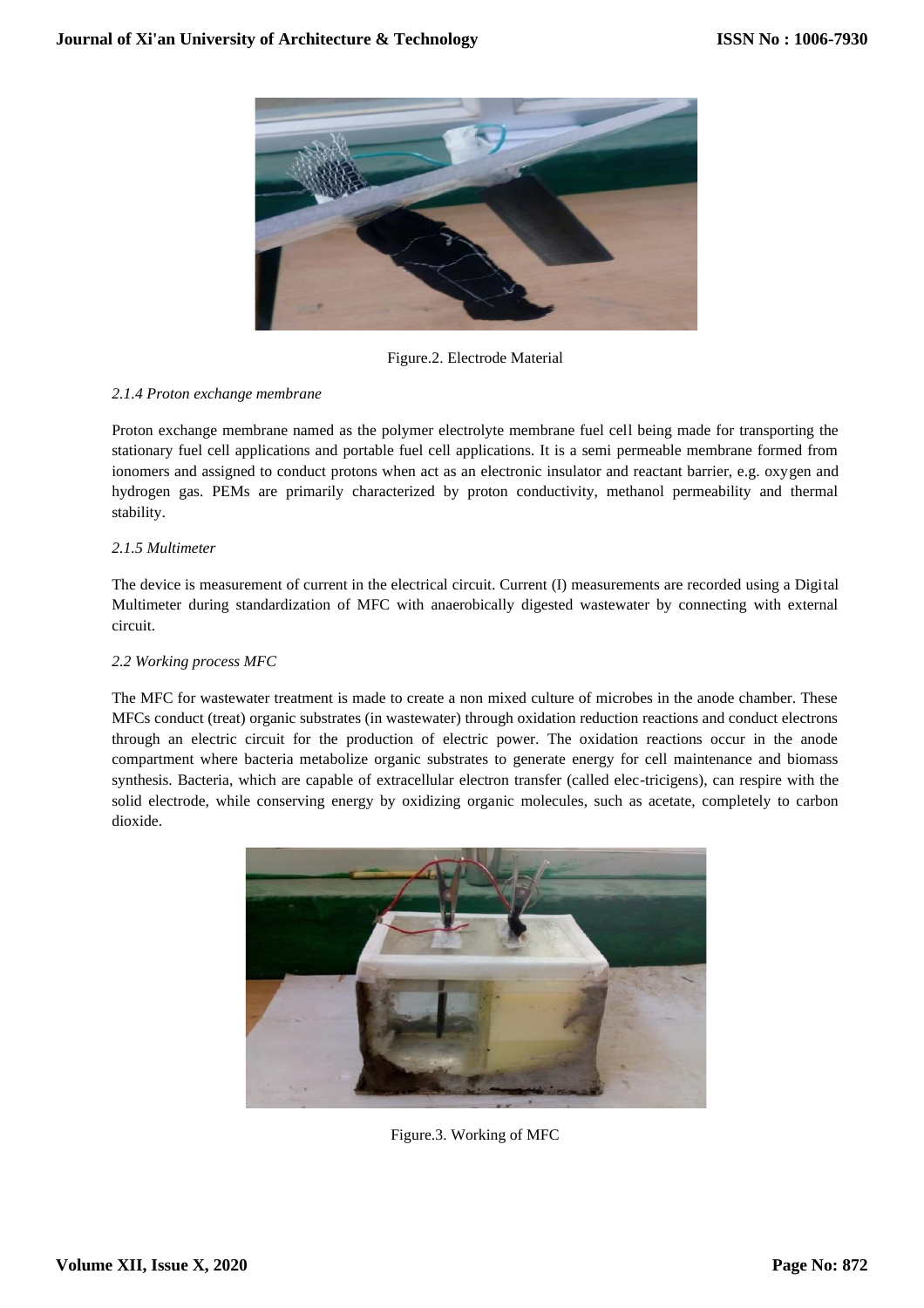#### III. ANALYTICAL PROCEDURE

#### *3.1 Determination of PH and temperature*

PH can be viewed as an abbreviation for power of hydrogen or more completely, power of the concentration of hydrogen ion. It says that the PH is equal to the negative log of the hydrogen ion concentration or PH = -log [H+].

$$
PH = -log [H3O+]
$$

#### *3.2 Determination of BOD*

Biochemical oxygen demand or BOD is a chemical procedure for determining the amount of dissolved oxygen needed by aerobic biological organisms in a body of water to break down organic material present in a given water sample at certain temperature over a specific time period.

#### *3.3 Determination of COD*

The COD is considered mainly the representation of pollution level of domestic and industrial wastewater or combination level of surface, ground and potable water. This is determined in terms of total oxygen required to oxidize the organic matter to CO2 and water.

#### *3.4 Determination of TDS, TSS*

A well-mixed filtered through a standard glass fibre filter, and the filtrate is evaporated to dryness in weighted dish and dried to constant weight at 179-181ºC. The increase in dish weight represents the total dissolved solids.

A well-mixed sample is filtered through a weighed standard glass fibres filter and the residue retained on the filter is dried to a constant weight at 103-105ºC.

#### *3.5 Determination of alkalinity*

The alkalinity of the water is a measure of its capacity to neutralise acids. The alkalinity waters due primarily to the salts of week acids.

#### *3.6 Determination of acidity*

Acids contribute to corrosiveness and influence chemical reaction rates, chemical specification and biological processes. Acidity of water is its quantitative capacity to react with a strong base to a designated PH. The measured value may vary significantly with end point PH used in the determination.

#### *3.7 Determination of electricity conductivity*

Conductivity of a substance is defined as the ability or power to conduct or transmit heat, electricity or sound. When an electrical potential difference is placed across a conductor, its removal charges flow, giving rise to an electric current. This property is called conductivity.

# IV. CHARACTERISTICS OF DAIRY WASTEWATER

The selected dairy wastewater characteristics were tested and tabulated in table.2. Initial characteristics showed that the selected waste has high BOD and COD value of 3875.11 mg/l and 8564.22 mg/l respectively.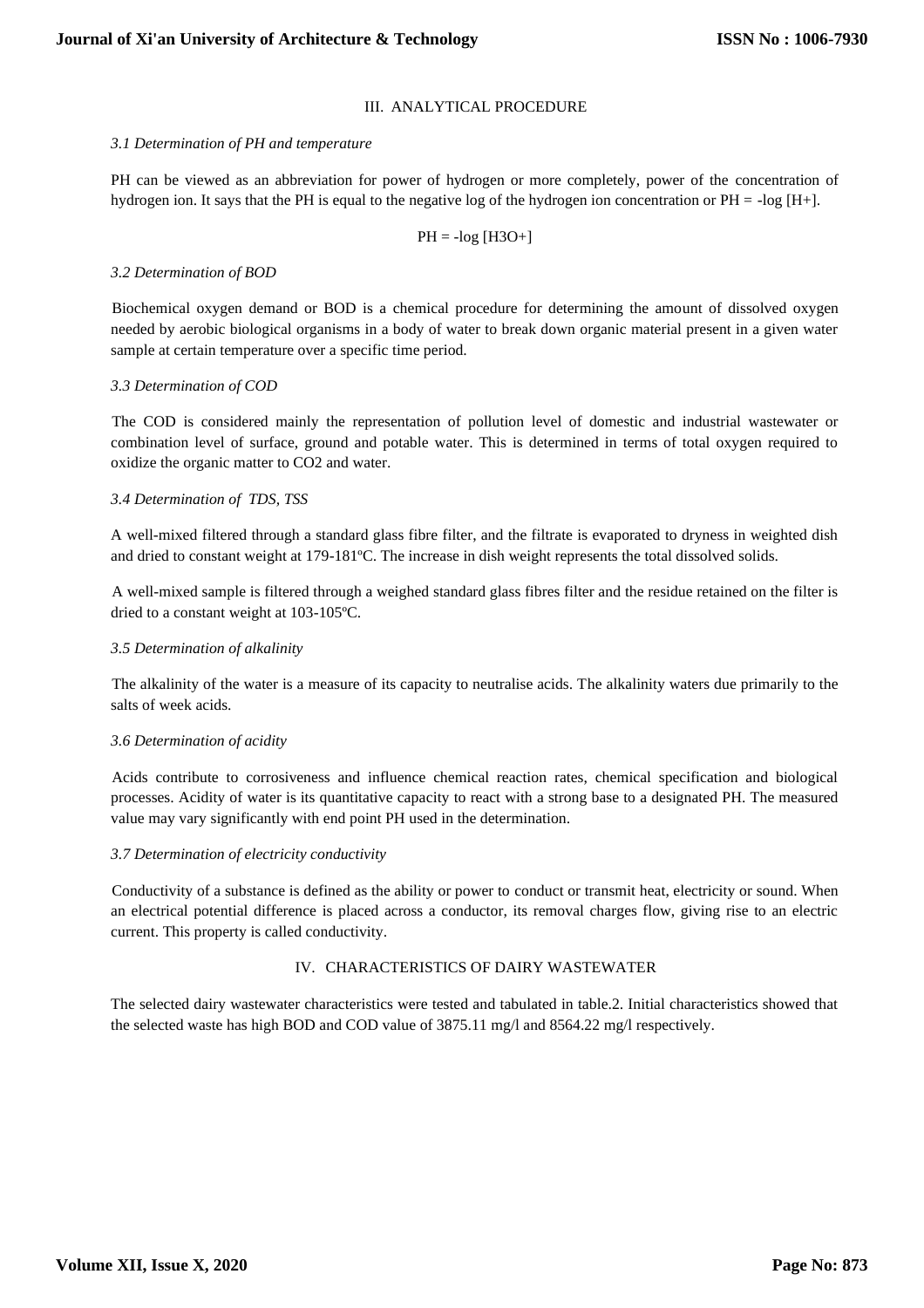| S.No. | Name of the parameter       | <b>Concentration</b> |
|-------|-----------------------------|----------------------|
| 1     | Odour                       | Agreeable            |
| 2     | Temperature                 | $32^{\circ}$ C       |
| 3     | pН                          | 4.31                 |
| 4     | BOD(mg/l)                   | 3875.11              |
| 5     | COD(mg/l)                   | 8564.22              |
| 6     | Total Suspended solids(ppm) | 8.77                 |
| 7     | Total Dissolved solids(ppm) | 29.23                |
| 8     | Oil and grease $(mg/l)$     | 260                  |
| 9     | Electrical Conductivity(mS) | 240                  |
| 10    | Resistance(kilo ohm)        | 148.2                |
| 11    | Sodium Chloride(ppT)        | 26.22                |

Table. 2 Initial characteristics of diary wastewater

# *4.1 Electricity Production*

The amount of electrons produced was measured by the external closed circuit. Day wise electrons production in the MFC system due to anaerobic treatment is tabulated in Table 3.

| <b>DAYS</b>    | POWER in mV |
|----------------|-------------|
| $\mathbf{1}$   | 15.2        |
| 2              | 33.47       |
| 3              | 48.22       |
| $\overline{4}$ | 65.34       |
| 5              | 87.34       |
| 6              | 102.34      |
| 7              | 116.72      |
| 8              | 145.1       |
| 9              | 125.32      |
| 10             | 110.48      |
| 11             | 85.96       |
| 12             | 76.99       |

| Table.3 Power generation of dairy wastewater |  |  |  |
|----------------------------------------------|--|--|--|
|----------------------------------------------|--|--|--|

# *4.2 Comparison of power generation*

The Production of electrons in the reactor mainly depends on the F/M ratio. The electron has been produced as soon as the microbial action on the wastewater. The anaerobic bacteria present in the system rapidly multiplies to form new cells. During the process of cell division it releases the electrons. The protons formed in the process transferred to other compartment via Proton Exchange membrane which allows only proton. The electrons produced in the process were measured daily. As the day progressed the electricity production was also increased Figure.4.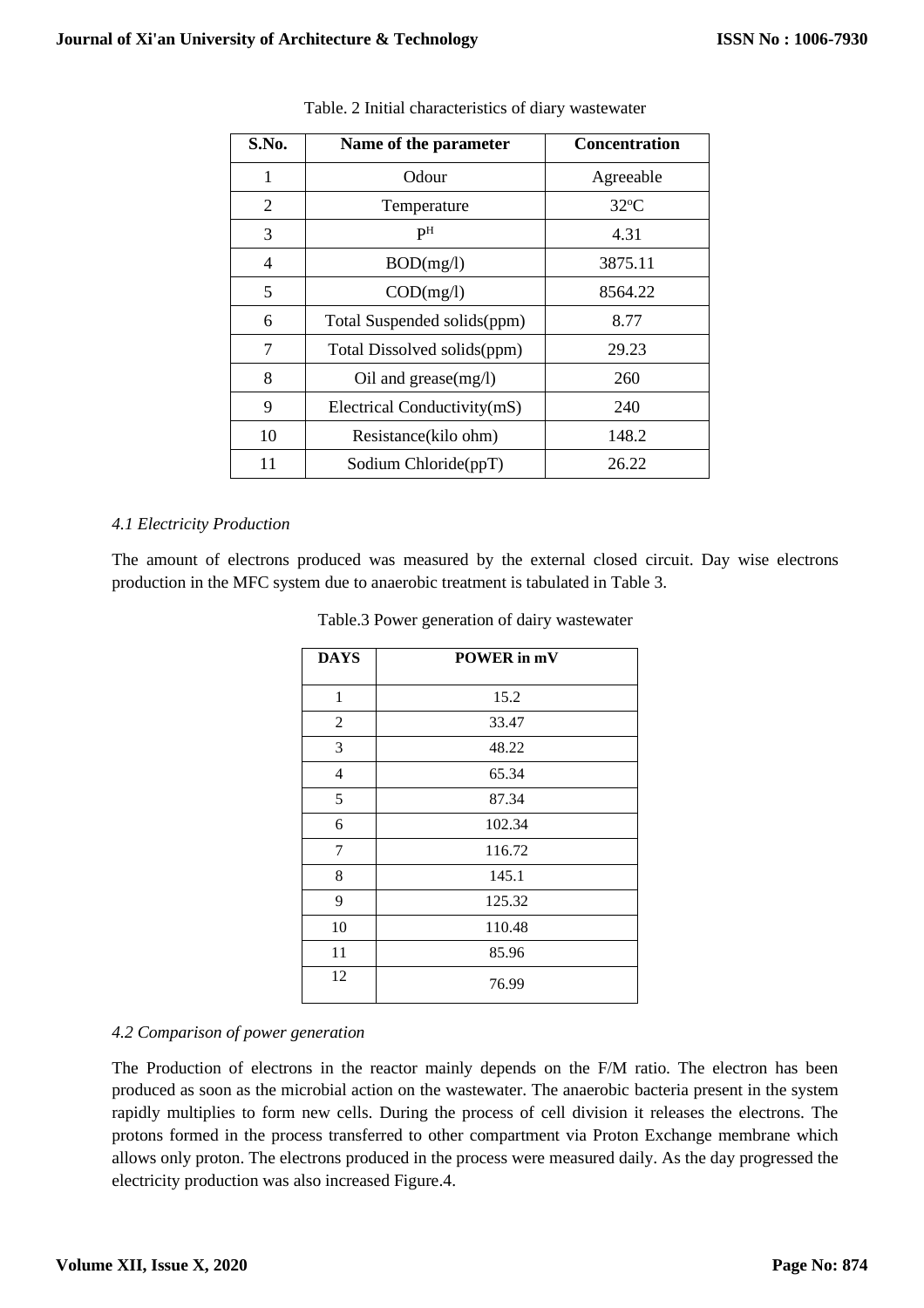

Figure 4. Power generation

# *4.3 Performance of MFC*

Dairy effluent from the MFC system was tested for their final characteristics. The results shows that BOD and COD values were reduced considerably. Other physical and chemical characteristics of wastewater also reduced in the system (Table 4).

| S.No. | Name of the parameter       | <b>Concentration</b> |
|-------|-----------------------------|----------------------|
| 1     | Odour                       | Agreeable            |
| 2     | Temperature                 | $32^{\circ}$ C       |
| 3     | P <sub>H</sub>              | 3.9                  |
| 4     | BOD(mg/l)                   | 1519.22              |
| 5     | COD(mg/l)                   | 4367.12              |
| 6     | Total Suspended solids(ppm) | 4.77                 |
| 7     | Total Dissolved solids(ppm) | 16.13                |
| 8     | Oil and grease $(mg/l)$     | 143.44               |
| 9     | Sodium Chloride(ppT)        | 18.67                |

# Table.4 Final treatment of diary wastewater

# V. CONCLUSIONS

- We conclude that by using MFC's we can generate power from wastewater, for our future use. The combination of wastewater treatment along with electricity production might help in compensating the cost of wastewater treatment.
- The membrane less MFC, its effectiveness as a wastewater treatment process along with electricity production, without incorporating any costly component, such as mediator and membrane. The COD, BOD removal were achieved at varying levels. Maximum power density was observed spacing between the electrodes and optimizing microorganisms.
- Further studies would be necessary to optimize the electricity production from this MFC. With further improvements and optimization, it could be possible to increase power generation. Also MFC as a continuous reactor can also be used. Going further toward the condition to be maintained in the reactor, aerated condition produces more electricity and it is instantaneous.
- In case of unaerated chamber, the current production is delayed by some time, due to inability of the reactor to complete the reaction in both chambers. Thus, the combination of wastewater treatment along with electricity production might help in compensating the cost of wastewater treatment.